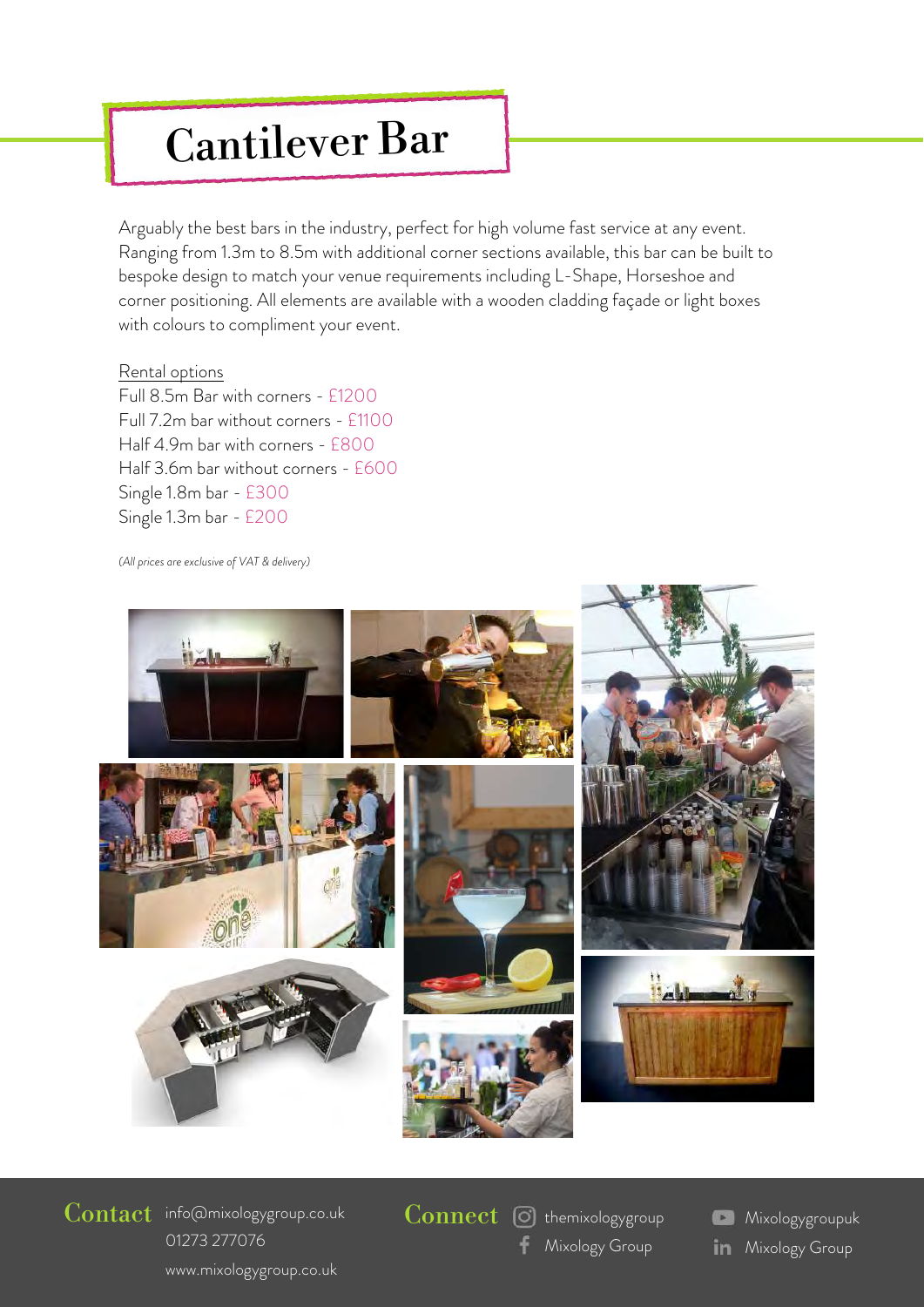## Circular Light Up Bar

Looking for a bar with a wow factor, our light up circle bar measures 4m in diameter and is a definite show piece. With coloured lighting to match your occasion this bar is ideal for weddings, parties and bespoke large events.Rfgq pgqqsgr cdmpn prgcqufgafpcosgpc 1kgvm megqrq dmprfcds agpa c,0 cfglbrfcqckgagpa c, cfglbrfcqgle c p,

Rental options Full 4m Circle bar - £1000 Semi-Circle 2m Bar - £550 Additional 2.4m x 2.8m high Back Bar - £200

gle c gefrsn  $,3$  kv, k p 0..







Contact info@mixologygroup.co.uk 01273 [277076](http://www.mixologygroup.co.uk/) www.mixologygroup.co.uk

 $Connect$   $\odot$  themixologygroup

[Mixology Group](mailto:info@mixologygroup.co.uk)

**Mixologygroupuk in** Mixology Group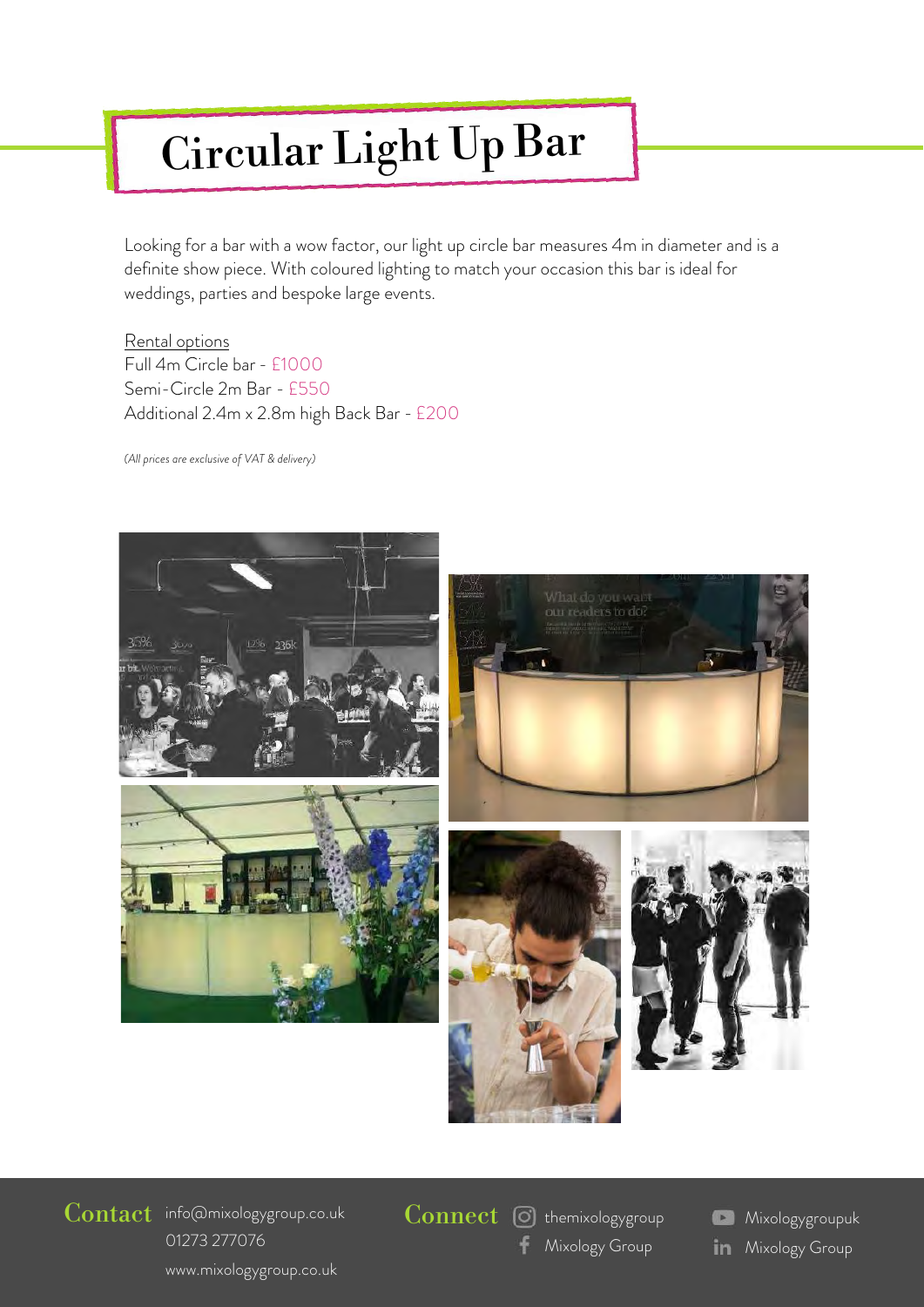### Wooden Clad Bar

Looking to bring a little vintage class to your event our wooden clad bar is perfect for smaller events and occasions. Easily assembled in seconds it measures 1.5m and can be personalised for your event or brand. With a built in ice well it offers great functionality for speedy service. This bar is suitable for parties which require 1 mixologist.

#### Rental options Full 1.5m bar - £200

*(All prices are exclusive of VAT & delivery)*



### Contact info@mixologygroup.co.uk 01273 [277076](http://www.mixologygroup.co.uk/) www.mixologygroup.co.uk

 $Connect$   $\odot$  themixologygroup

- [Mixology Group](mailto:info@mixologygroup.co.uk)
- **Mixologygroupuk in** Mixology Group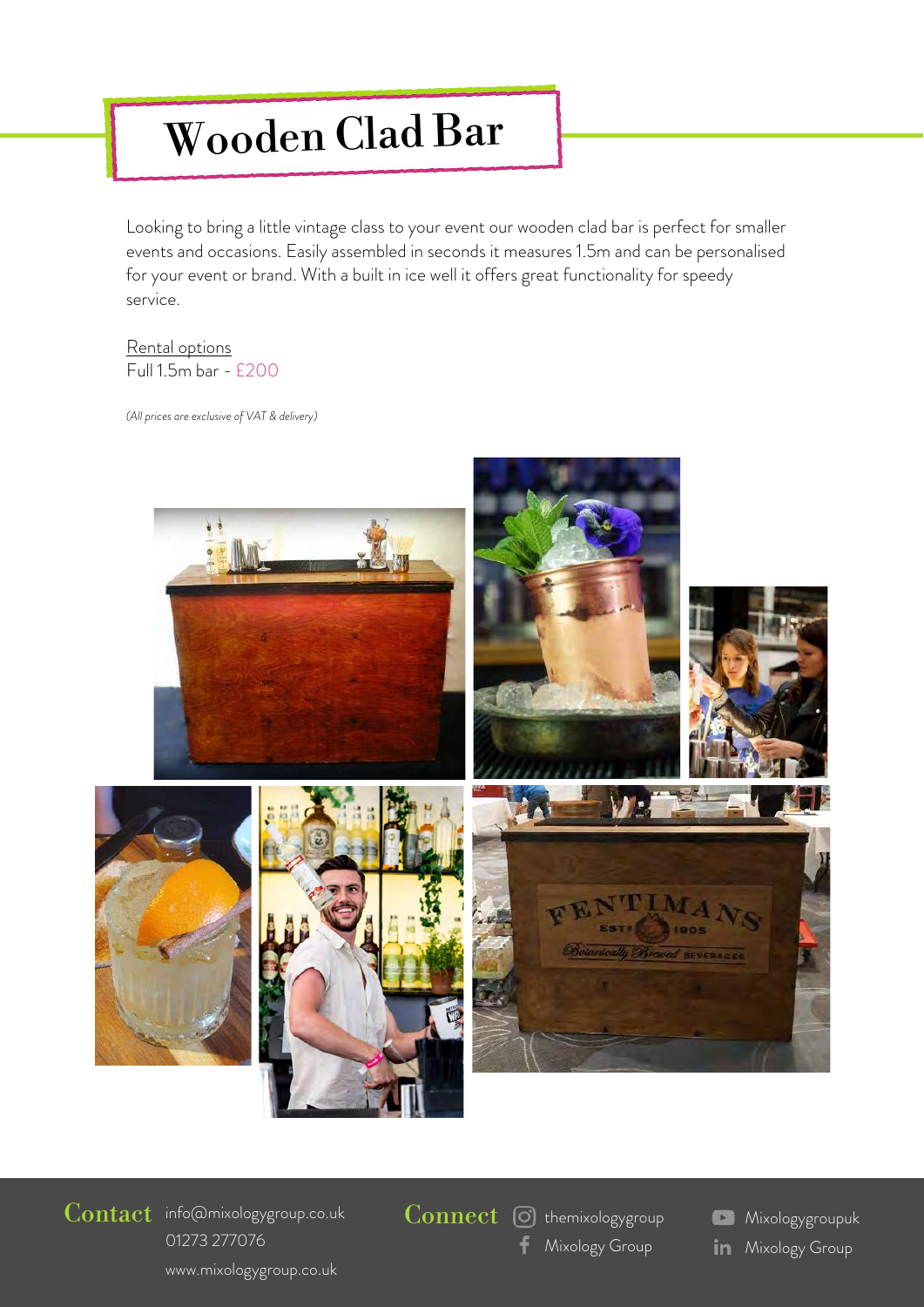#### *e:* info@mixologygroup.co.uk h (*ilos* Black High Gloss Bar

As fashionable as it is functional our classic high gloss black bar is perfect for smaller corporate events or parties. With slick speedy assembly and inbuilt ice well it offers a professional look in seconds and measures 1.5m. This bar is suitable for parties which require 1 mixologist.

#### Rental options Full 1.5m bar - £200

*(All prices are exclusive of VAT & delivery)*



### Contact info@mixologygroup.co.uk 01273 [277076](http://www.mixologygroup.co.uk/) www.mixologygroup.co.uk

 $\overline{\text{Connect}}$   $\boxed{\odot}$  themixologygroup

[Mixology Group](mailto:info@mixologygroup.co.uk)

**Mixologygroupuk in** Mixology Group